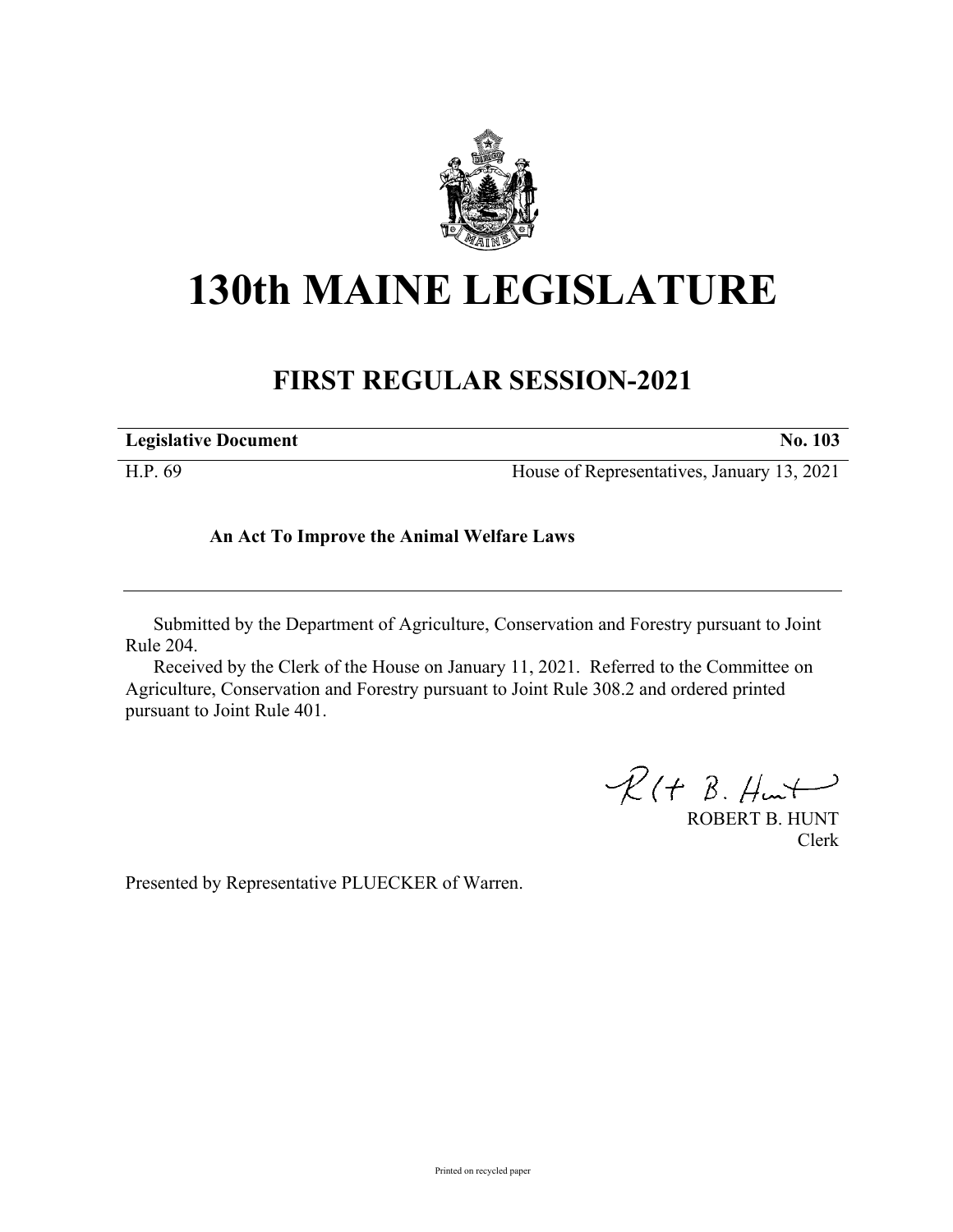| 1              | Be it enacted by the People of the State of Maine as follows:                             |
|----------------|-------------------------------------------------------------------------------------------|
| $\overline{2}$ | Sec. 1. 7 MRSA §3906-B, sub-§12, as enacted by PL 1995, c. 502, Pt. C, §12, is            |
| 3              | repealed.                                                                                 |
| $\overline{4}$ | Sec. 2. 7 MRSA §3906-B, sub-§12-A is enacted to read:                                     |
| 5              | 12-A. Right to call and designate assistance. The commissioner may employ a               |
| 6              | person considered necessary to assist in a response to a natural or man-made disaster     |
| $\overline{7}$ | affecting animals. A person called and employed for assistance shall proceed to help      |
| $\,8\,$        | resolve the natural or man-made disaster as directed by the commissioner or the           |
| 9              | commissioner's designee.                                                                  |
| 10             | A. A person considered necessary to assist in a response must receive compensation        |
| 11             | for services at the prevailing rate in the State, except that animal control officers,    |
| 12             | veterinarians, animal shelter staff or other groups used outside the State may receive    |
| 13             | pay at their usual rates. Equipment may be provided by individuals or groups during a     |
| 14             | response. Equipment used in a response must, upon application, be compensated for         |
| 15             | at an amount fixed by the state in which the response occurred. A person responding       |
| 16             | under this subsection may be provided with subsistence pay during the response.           |
| 17             | B. The commissioner or the commissioner's designee shall promptly prepare a report        |
| 18             | of the commissioner's or the designee's investigation of the response detailing the cause |
| 19             | of the natural or man-made disaster and recommendations for future prevention and         |
| 20             | response. The commissioner or the commissioner's designee shall prepare and include       |
| 21             | in the report a detailed statement of expenses incurred immediately after the natural or  |
| 22             | man-made disaster on forms provided by the department.                                    |
| 23             | All requests for reimbursement must be presented to the commissioner or the               |
| 24             | commissioner's designee within 60 days after demobilization or become void. The           |
| 25             | commissioner or the commissioner's designee may extend the time as long as a              |
| 26             | preliminary report has been made.                                                         |
| 27             | The commissioner or the commissioner's designee shall examine all invoices presented      |
| 28             | to the State for reimbursement or direct payment. After items not qualifying for          |
| 29             | reimbursement have been deducted, the commissioner or the commissioner's designee         |
| 30             | shall approve the remaining items for payment.                                            |
| 31             | Sec. 3. 7 MRSA §3906-C, sub-§1, ¶E, as amended by PL 1995, c. 502, Pt. C, §13,            |
| 32             | is further amended to read:                                                               |
| 33             | E. One member representing licensed pet shops or pet food suppliers;                      |
| 34             | Sec. 4. 7 MRSA §3906-C, sub-§1, ¶I, as enacted by PL 2001, c. 399, §3, is                 |
| 35             | amended to read:                                                                          |
| 36             | I. One attorney with experience in animal welfare law or the state court system;          |
| 37             | Sec. 5. 7 MRSA §3907, sub-§22-C is enacted to read:                                       |
| 38             | 22-C. Pet food supplier. "Pet food supplier" means any retail location located in the     |
| 39             | State that sells feeding supplies for pets or livestock.                                  |
| 40             | <b>Sec. 6.</b> 7 MRSA §3916, sub-§1-A, as amended by PL 2007, c. 439, §8, is repealed     |
| 41             | and the following enacted in its place:                                                   |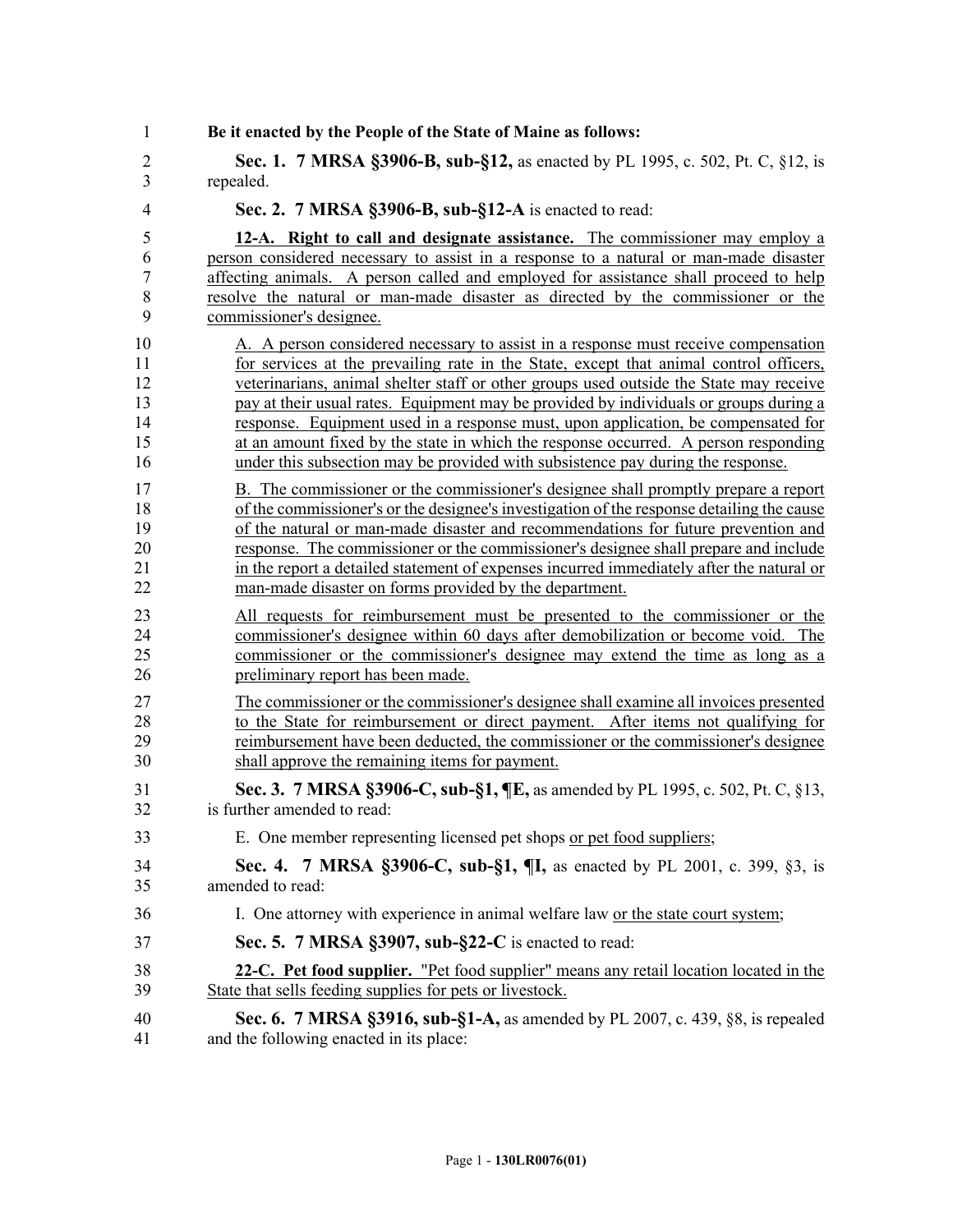| 1                    | <b>1-A.</b> Required for dogs. Except as provided in subsection 4, an owner or keeper of a                                                                                                                                                                                                                   |
|----------------------|--------------------------------------------------------------------------------------------------------------------------------------------------------------------------------------------------------------------------------------------------------------------------------------------------------------|
| $\overline{2}$       | dog over 3 months of age shall have that dog vaccinated against rabies. The rabies vaccine                                                                                                                                                                                                                   |
| $\mathfrak{Z}$       | must be administered by a licensed veterinarian or under the supervision of a licensed                                                                                                                                                                                                                       |
| 4<br>5               | veterinarian. Upon receiving an initial vaccination, a dog is considered protected for one<br>year and an owner or keeper of that dog shall get a booster vaccination for that dog one                                                                                                                       |
| 6                    | year after the initial vaccination and subsequent booster vaccinations at intervals that do                                                                                                                                                                                                                  |
| $\tau$               | not exceed the intervals recommended by a national association of state public health                                                                                                                                                                                                                        |
| $\,$ $\,$            | veterinarians for the type of vaccine administered. A wolf hybrid is required to be                                                                                                                                                                                                                          |
| 9                    | vaccinated in accordance with this subsection. The procedure prescribed under Title 22,                                                                                                                                                                                                                      |
| 10                   | chapter 251, subchapter 5 for a wolf hybrid suspected of having rabies does not change                                                                                                                                                                                                                       |
| 11                   | based on proof that the wolf hybrid has received a rabies vaccination.                                                                                                                                                                                                                                       |
| 12<br>13             | Sec. 7. 7 MRSA §3923-G, sub-§6, as enacted by PL 2011, c. 100, §12, is amended<br>to read:                                                                                                                                                                                                                   |
| 14                   | 6. Exclusion of wolf hybrids, dangerous dogs and nuisance dogs. This section does                                                                                                                                                                                                                            |
| 15                   | not apply to the licensing of a wolf hybrid, a dangerous dog or a nuisance dog. A person                                                                                                                                                                                                                     |
| 16                   | owning a wolf hybrid, a dangerous dog or a nuisance dog shall obtain a license from the                                                                                                                                                                                                                      |
| 17<br>18             | municipal clerk or the dog recorder for the municipality, plantation or unorganized territory<br>in which the person owning the wolf hybrid, the dangerous dog or the nuisance dog resides.                                                                                                                  |
|                      |                                                                                                                                                                                                                                                                                                              |
| 19<br>20             | Sec. 8. 7 MRSA §3950-A, sub-§2, as amended by PL 2009, c. 343, §22, is further<br>amended to read:                                                                                                                                                                                                           |
| 21<br>22<br>23<br>24 | <b>2. Penalty.</b> A person who violates subsection 1 commits a civil violation for which a<br>fine of not less than \$50 and not more than \$500 and costs may be adjudged and, for an<br>animal control officer, revocation of that person's certification as an animal control officer<br>may be imposed. |
| 25                   | Sec. 9. 17 MRSA §1011, sub-§2-A is enacted to read:                                                                                                                                                                                                                                                          |
| 26<br>27<br>28       | 2-A. Animal care facility. "Animal care facility" includes but it not limited to<br>veterinarians' offices, boarding kennels, equine facilities, animal grooming facilities,<br>animal shelters and animal day care facilities.                                                                              |
| 29<br>30             | <b>Sec. 10. 17 MRSA §1011, sub-§8,</b> as enacted by PL 1987, c. 383, §4, is amended<br>to read:                                                                                                                                                                                                             |
| 31                   | 8. Boarding kennel. "Boarding kennel" means any place, building, tract of land,                                                                                                                                                                                                                              |
| 32                   | abode or vehicle in or on which privately owned dogs or other pets, or both, animals are                                                                                                                                                                                                                     |
| 33                   | kept for their owners in return for a fee.                                                                                                                                                                                                                                                                   |
| 34                   | Sec. 11. 17 MRSA §1038, first ¶, as enacted by PL 2005, c. 422, §11, is amended                                                                                                                                                                                                                              |
| 35                   | to read:                                                                                                                                                                                                                                                                                                     |
| 36<br>37             | Abandoning an animal at a veterinarian's office, boarding kennel, animal grooming<br>facility or animal day-care facility an animal care facility is a Class D crime.                                                                                                                                        |
| 38                   | <b>Sec. 12. 17 MRSA §1038, sub-§1, <math>\P</math>A, as enacted by PL 2005, c. 422, §11, is</b>                                                                                                                                                                                                              |
| 39                   | amended to read:                                                                                                                                                                                                                                                                                             |
| 40                   | A. Places an animal in the custody of a licensed veterinarian for treatment, boarding                                                                                                                                                                                                                        |
| 41<br>42             | or other care, or in a boarding kennel, animal grooming facility or animal day-care<br>facility an animal care facility for services offered by that facility; and                                                                                                                                           |